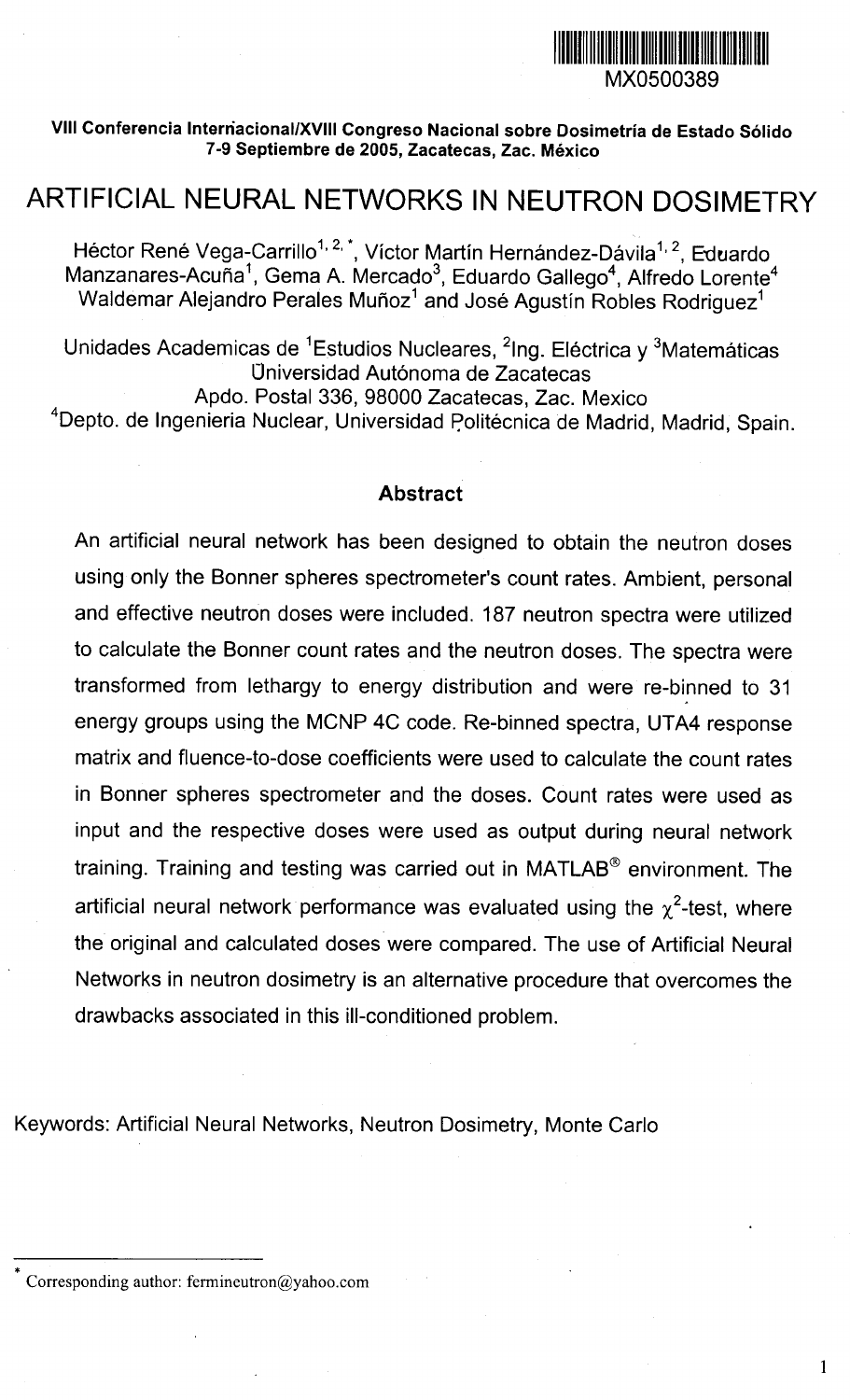# **INTRODUCTION**

There is a tendency to substitute the film or TLD badge by electronic dosimeters<sup>(1)</sup> however, passive detection systems, like track detectors, albedo or film dosimeters with foil-filters, are heavily utilized to monitoring the occupational radiation exposure in neutron fields<sup> $(2, 3)$ </sup>. Their response is energy-dependent, for low energy and thermal neutrons albedo dosimeters have a good response<sup> $(4)$ </sup> while track detectors have good efficiency to fast neutrons $<sup>(5)</sup>$ .</sup>

Neutron dose-equivalent meters are survey instruments used to estimate the ambient dose equivalent; these, have an active neutron detector located inside a polyethylene moderator. Geometry and moderator dimensions are set to look for wide and energyindependent responses. Through electronics the detector count rate is converted to dose that is displayed as a single number.

Neutron dosimetry is also realized through neutron spectrometry where a multi-element system is utilized. Each element has a response that depends from the neutron energy. These have better detection efficiency in a wider energy range allowing a better dose assessment  $(3,6)$ . This is achieved using the integral counts, obtained by the active detector, that are weighted by factors that belong to each element<sup> $(7)$ </sup> or using the integral counts to unfold the neutron spectrum. With the neutron fluence-to-dose conversion coefficients and the neutron spectrum the dose is calculated. The main advantage of having the neutron spectrum information is that different dose quantities can be estimated<sup>(8)</sup>.

During calibration the performance of all those devices is reviewed, this is realized with calibrated or standard neutron fields that, normally, are different from the actual neutron field where the instruments are utilized, resulting in a wrong dose assessment<sup>(9)</sup>. With the Bonner spheres spectrometer (BSS), also known as multi-spheres spectrometer, neutron spectrum from thermal up to several MeV can be obtained<sup>(10,11)</sup>, BSS combines a thermal neutron detector, passive or active, that is located at the center of a highdensity polyethylene sphere with different diameters; each sphere-detector combination has a particular response; the whole set of responses defines the matrix response<sup> $(12,13)$ </sup>. Different modifications to moderating spheres have been realized to improve the efficiency to high-energy neutrons<sup>(14,15,16)</sup>.

The weight, time consuming procedure, the need to use an unfolding procedure and the low resolution spectrum are the BSS drawbacks. The BSS response matrix, the count rates and the neutron spectrum are related through the first kind Fredholm´s integrodiferential equation, whose discrete version  $is^{(17)}$ .

$$
C_j = \sum_{i=1}^{N} R_{i,j} \Phi_i \qquad j=1, 2, \dots, m,
$$
 (1)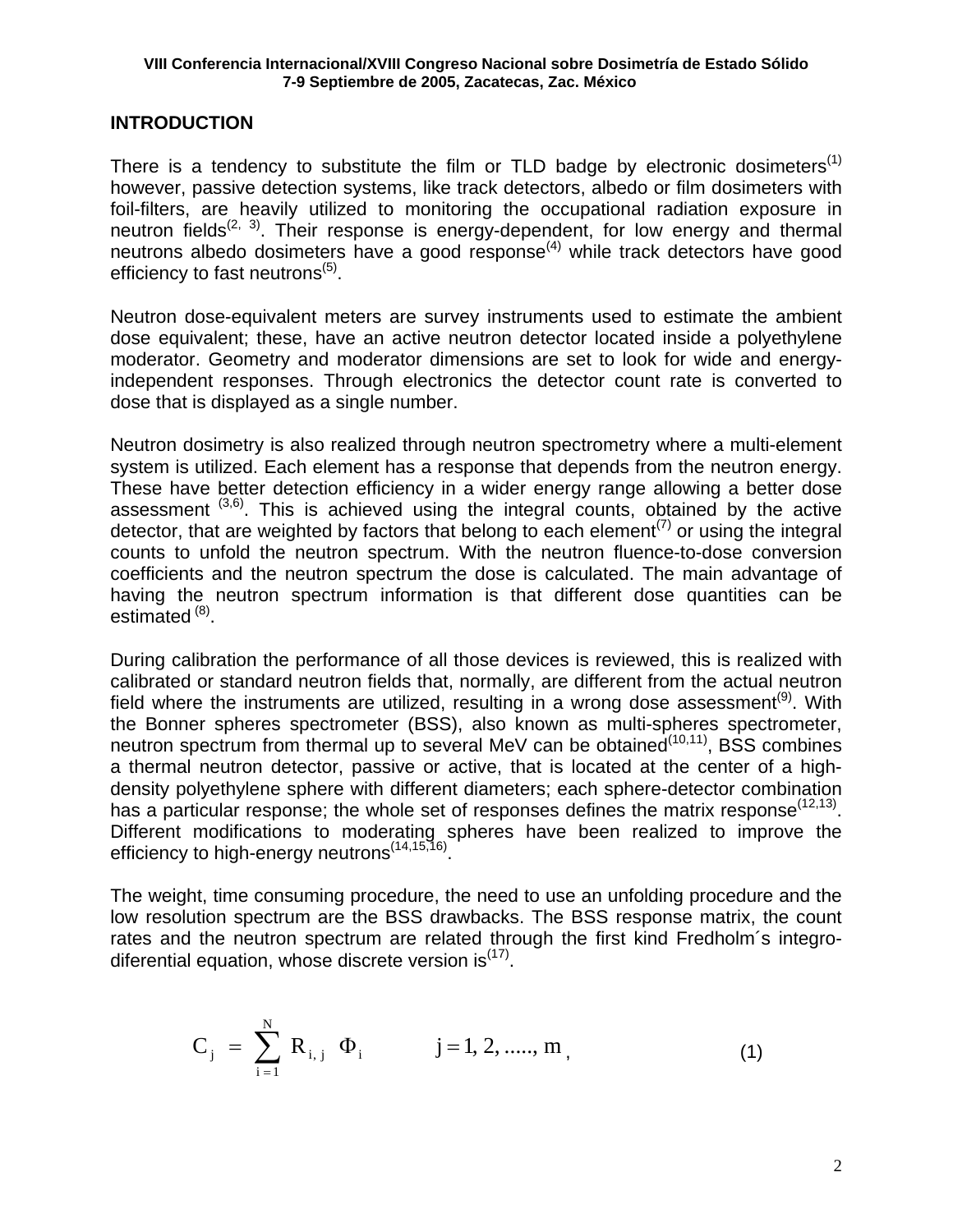where  $C_j$  is the j<sup>th</sup> detector's count rate;  $R_{i,j}$  is the j<sup>th</sup> detector's response to neutrons at the i<sup>th</sup> energy interval;  $\Phi_i$  is the neutron fluence within the i<sup>th</sup> energy interval; and m is the number of spheres utilized.

Once the neutron spectrum,  $\Phi_E(E)$ , has been obtained the dose,  $\Delta$ , can be calculated using the fluence-to-dose conversion coefficients,  $\delta_{\Phi}(E)$ , as shown in equation 2.

$$
\Delta = \int_{E_{\text{min}}}^{E_{\text{max}}} \delta_{\Phi}(E) \Phi_{E}(E) dE
$$
 (2)

Dose calculation is not a trivial task because equation 1 is an ill-conditioned equations system with an infinite number of solutions. To unfold the neutron spectrum,  $\Phi$ <sub>E</sub>(E), several methods are used, Monte Carlo<sup> $(18)$ </sup>, regularization<sup> $(19)$ </sup>, parameterization and iterative procedures<sup>(20)</sup>. All of them has difficulties that motivate the development of complementary procedures<sup>(21, 22)</sup>. Recently, methods based upon maximum entropy<sup>(23)</sup>, genetic algorithms<sup>(24, 25)</sup> and artificial neural networks<sup>(2, 3, 9, 26, 27)</sup> have been utilized.

The application of artificial neural networks (ANN) to unfold actual neutron spectra still have some problems, the need of more investigation has been suggested<sup>(26)</sup>.

ANN are nonlinear black-box model structures that can be used with conventional parameter estimation methods<sup>(2)</sup>. ANN technology is widely recognized as powerful modeling tool<sup>(28)</sup>. An artificial neural network is a massively parallel distributed processor that has a natural propensity for storing experiential knowledge, previously acquired through a learning process, making it available for use<sup> $(29)$ </sup>.

An artificial neural network simulates a highly interconnected, parallel computational structure with many individual processing elements, or neurons. It learns through an iterative process of adjustments to its synaptic weights and thresholds. A defined set of rules for the solution of a learning problem is the learning algorithm<sup> $(3, 26)$ </sup>.

In general, an ANN is a set of input nodes that link directly to a series of output nodes or indirectly through one or more hidden layers<sup> $(2)$ </sup>. The use of ANN requires the training of the network and the test of the trained network. During training a set of synaptic weights are obtained.

For first time the ANN technology has been applied to determine different neutron doses without the neutron spectrum information. Doses are directly obtained from the count rates of a BSS without the neutron spectrum unfolding.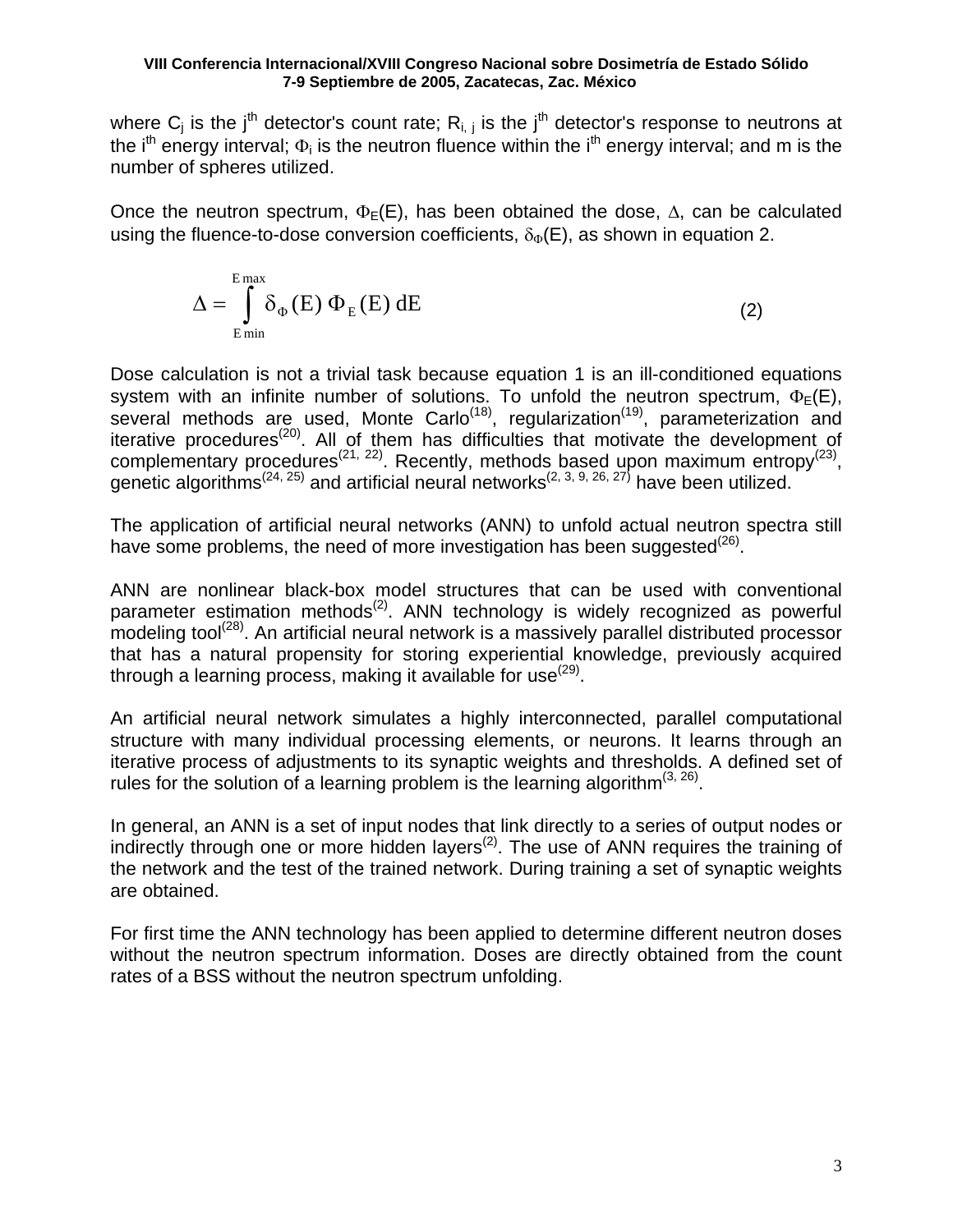# **MATERIALS AND METHODS**

With Monte Carlo code MCNP  $4C^{(30)}$  a point-like neutron source in an empty space was modeled, neutrons were transported from the source to a detector located at 10 cm to modify its energy structure distribution. This procedure was carried out for 185 spectra obtained from literature<sup>(31)</sup>. There, the spectra are defined per unit lethargy in 60 energy groups ranging from thermal to 631 MeV. Neutron spectra were converted from lethargy to energy, then with the MCNP code the spectra were re-binned to 31 energy-groups, ranging from thermal to 400 MeV, defined in the BUNKIUT unfolding code<sup>(32)</sup>, used to unfold the neutron spectra from the Bonner spheres' count rates.

Re-binned spectra were normalized to 1  $cm<sup>-2</sup>$  and the expected count rates in a BSS were calculated using the UTA4 response matrix. This, is for a BSS with a 0.4 Ø x 0.4  $cm<sup>2</sup>$  <sup>6</sup>Lil(Eu) scintillator as thermal neutron detector<sup>(12, 21)</sup>. Calculations were performed for 7 spheres (0, 2, 3, 5, 8, 10 and 12 inches-diameter). With the use of fluence-to-dose conversion coefficients<sup> $(33)$ </sup>, the spectra were also utilized to calculate the Effective doses:  $E_{AP}$ ,  $E_{PA}$ ,  $E_{LAT}$ ,  $E_{LAT}$ ,  $E_{ROT}$ ,  $E_{ISO}$ ; Ambient dose equivalent H<sup>\*</sup>(10), and personal dose equivalent: H<sub>p,slab</sub>(10, 0<sup>o</sup>), H<sub>p,slab</sub>(10, 15<sup>o</sup>), H<sub>p,slab</sub>(10, 30<sup>o</sup>), H<sub>p,slab</sub>(10, 45<sup>o</sup>), H<sub>p,slab</sub>(10, 60<sup>o</sup>) and  $H_{p,slab}(10,75^{\circ})^{(34)}$ .

From the 185 data sets, a subset of 154 was selected to the ANN training: 154 BBS´ count rates sets were utilized as inputs and 154 sets of 13 respective doses were used as outputs. A subset of 31 BSS´ count rates was reserved to test the ANN performance. Testing data were randomly selected from the 185 sets.

The artificial neural network (ANN) was designed with 9 layers, the first one (input layer) has 7 neurons, corresponding to count rates of 7 polyethylene spheres, from second to eighth layer (hidden layers) have 9, 11, 30, 70, 100, 60 and 40 neurons respectively, and the ninth layer has 13 neurons, one for each dose. The ANN is shown in figure 1, here the neurons are linked through the synaptic weights.

The nine-layer feed-forward neural network, 7:9:11:30:70:100:60:40:13, was trained with a back propagation algorithm with variable learning rate used as the learning function. In the application of this algorithm there are two well defined computational stages: the forward pass and the backward pass. In the forward pass the synaptic weights remain unaltered throughout the network, and the function signals of the network are computed on a neuron-by-neuron basis $^{(29)}$ .

During feed-forward the input layer neurons pass the input values on to the hidden layer. Each of the hidden layer neurons computes the weighted sum of its inputs. After computation of the weighted sum of each neuron in the output layer, the sum is passed through its activation function, resulting in one output value for the network. The logistic function log-sigmoid was used as activation function in this application. This is shown in equation 2; it is a s-shaped squashing function that maps the input to the interval (0, 1).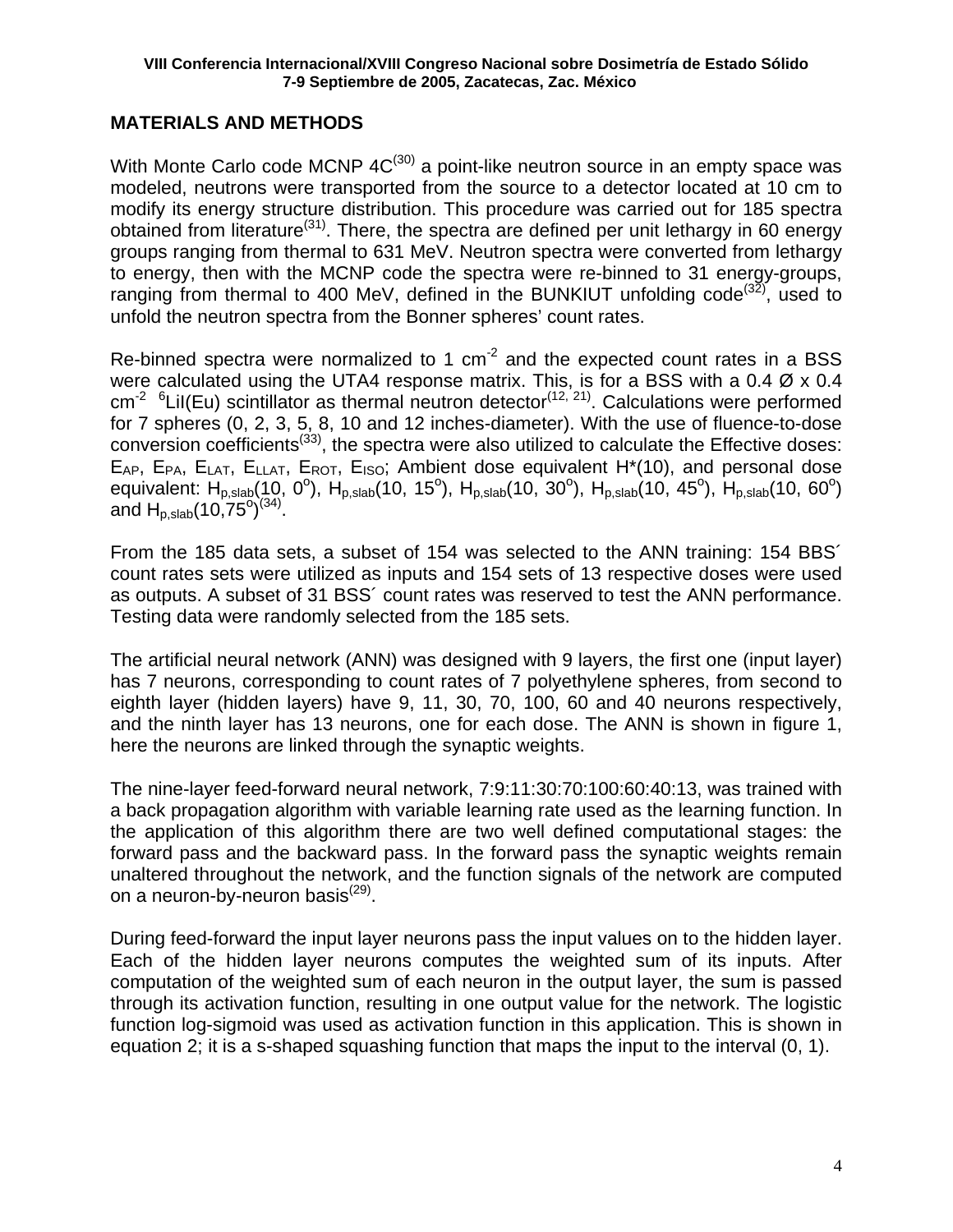

Figure 2.- Artificial Neural Network.

$$
f_j = \frac{1}{1 + \operatorname{Exp}\left(-\sum \omega_{ji} \ o_i + b\right)}\tag{2}
$$

Here, b is the bias, is used to calculate the net input of a neuron from all neurons connected to it. The bias is a neuron activation threshold.

In the back-propagation pass, the error between the network outputs and the desired output values is calculated with the generalized delta rule<sup>(29)</sup> and weights between neurons are updated from the output layer to the input layer as follows:

$$
\omega_{ji}^{n+1} = \omega_{ji}^{n} \left( 1 + \lambda \delta_{j} \sigma_{j} + \mu \right), \tag{3}
$$

where  $\omega_{ii}$  is the linking weight from neuron i, in the lower layer, to neuron j, in the upper layer,  $o_i$  is the output of neuron i; initially, this is a small pseudo-random number, n is the iteration number,  $\delta_i$  is the error signal at neuron j while  $\delta$  and  $\mu$  are the learning rate and momentum respectively. The learning rate controls the rate at which the network learns while the momentum constant controls the changes in the weights. The training process is successfully completed when the iterative process has converged $(35)$ .

The ANN was trained and tested using MATLAB<sup>®</sup> software<sup>(36)</sup>. From the training a set of synaptic weights were obtained, these and the ANN topology is ready to calculate 13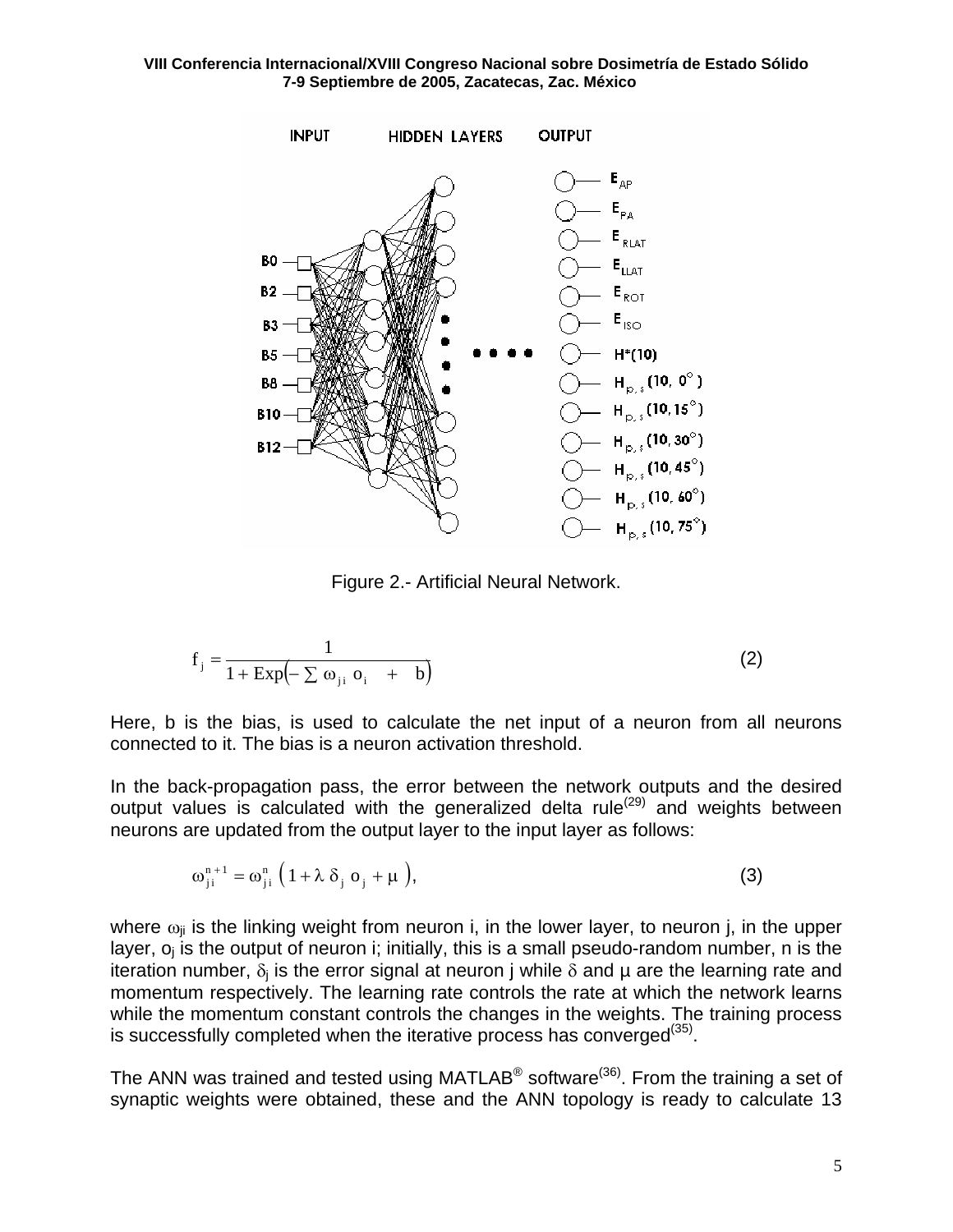neutron doses by feeding the ANN with 7 count rates obtained with the 0, 2, 3, 5, 8, 10 and 12 inches-diameter Bonner spheres. The ANN training was ended when an error of  $5.3 \times 10^{-7}$  was reached, this situation occurs after 142551 epochs.

The network was tested using 31 sets of Bonner spheres count rates that were not used during the ANN training. The  $\chi^2$ -test ( $\alpha$  = 95%,  $v$  = 12 degrees of freedom) was applied to compare the original doses with those obtained with the ANN.

# **RESULTS AND DISCUSSION**

The subset of neutron spectra used to test the ANN is shown in figure 2. In this set there is a wide selection of spectra, ranging from soft to hard. The count rates that these spectra produce when they are measured with a BSS, as well the 13 types of doses were calculated. The BSS count rates were used as input in the trained ANN, this gives out 13 values that correspond to the neutron doses.



Figure 2.- Neutron spectra used to test the ANN.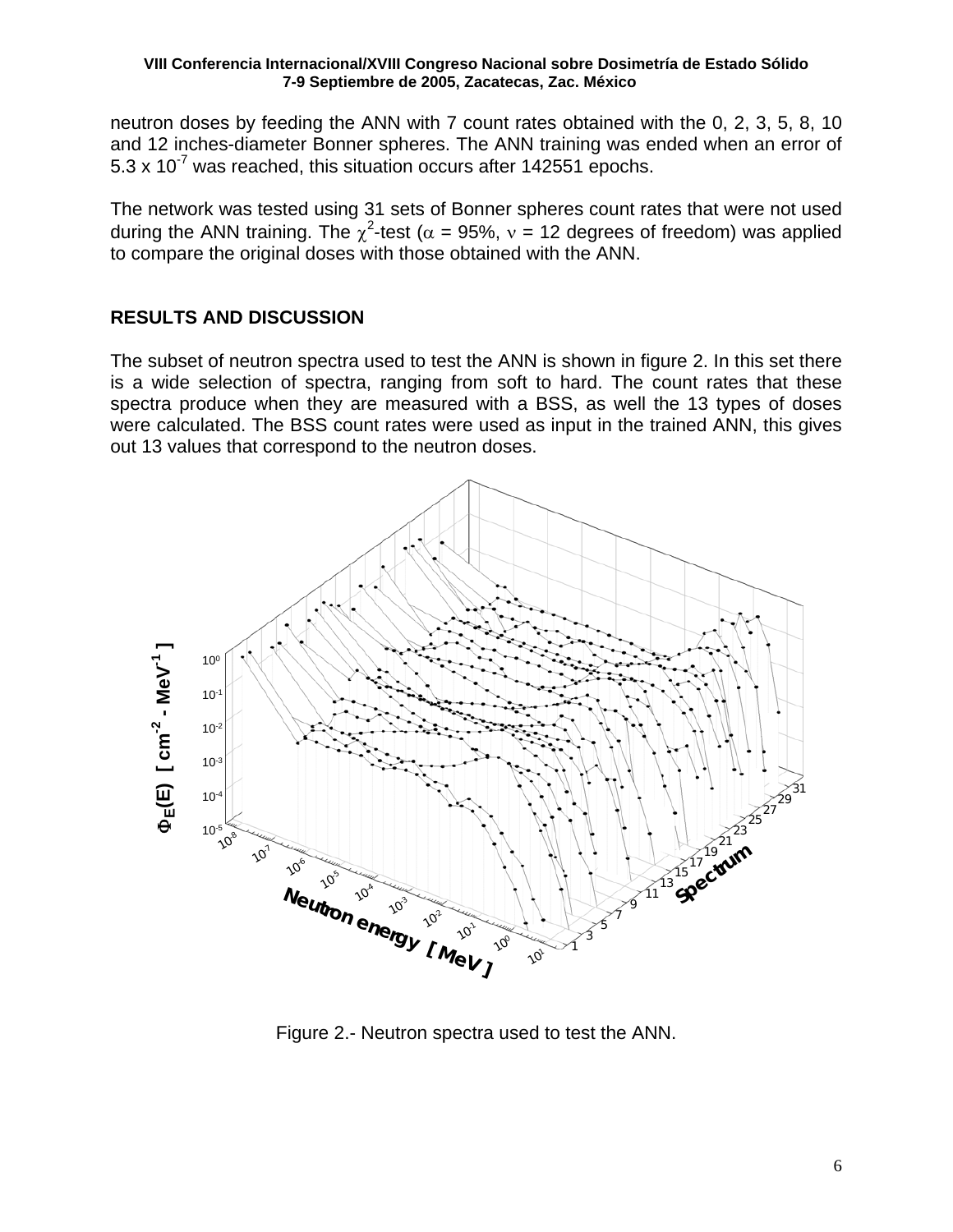The ANN performance was carried out using the  $\chi^2$ -test, where the actual doses were compared with those obtained with the trained ANN. The set of  $\chi^2$ -calculated values is shown in figure 3, where the maximum  $\chi^2$ -value represents the critical.



Figure 3.-  $\chi^2$ -values for each spectrum

None of the  $\chi^2$  calculated values are close to the critical value, 5.226, therefore there is not significant difference between the calculated doses obtained with the ANN and the actual ones.

The ANN performance is similar to those reported by Braga and Dias(26) and Kardan *et*  al.<sup>(2, 27)</sup>. They, used the ANN technology to unfold the neutron spectra, using as input the BSS count rates, with the spectra the dose was calculated. Here, the doses are directly obtained without the need of neutron spectrum information. In published results<sup>(2, 26, 27)</sup> ANN were applied to unfold few channels spectra, in this investigation few output data, 13 types of doses, are given away by the ANN. In both situations the BSS count rates are used as input in the ANN.

Nevertheless the ANN input information is the same and the output is different, the ANN technology has been utilized to overcome the same ill-conditioned problem.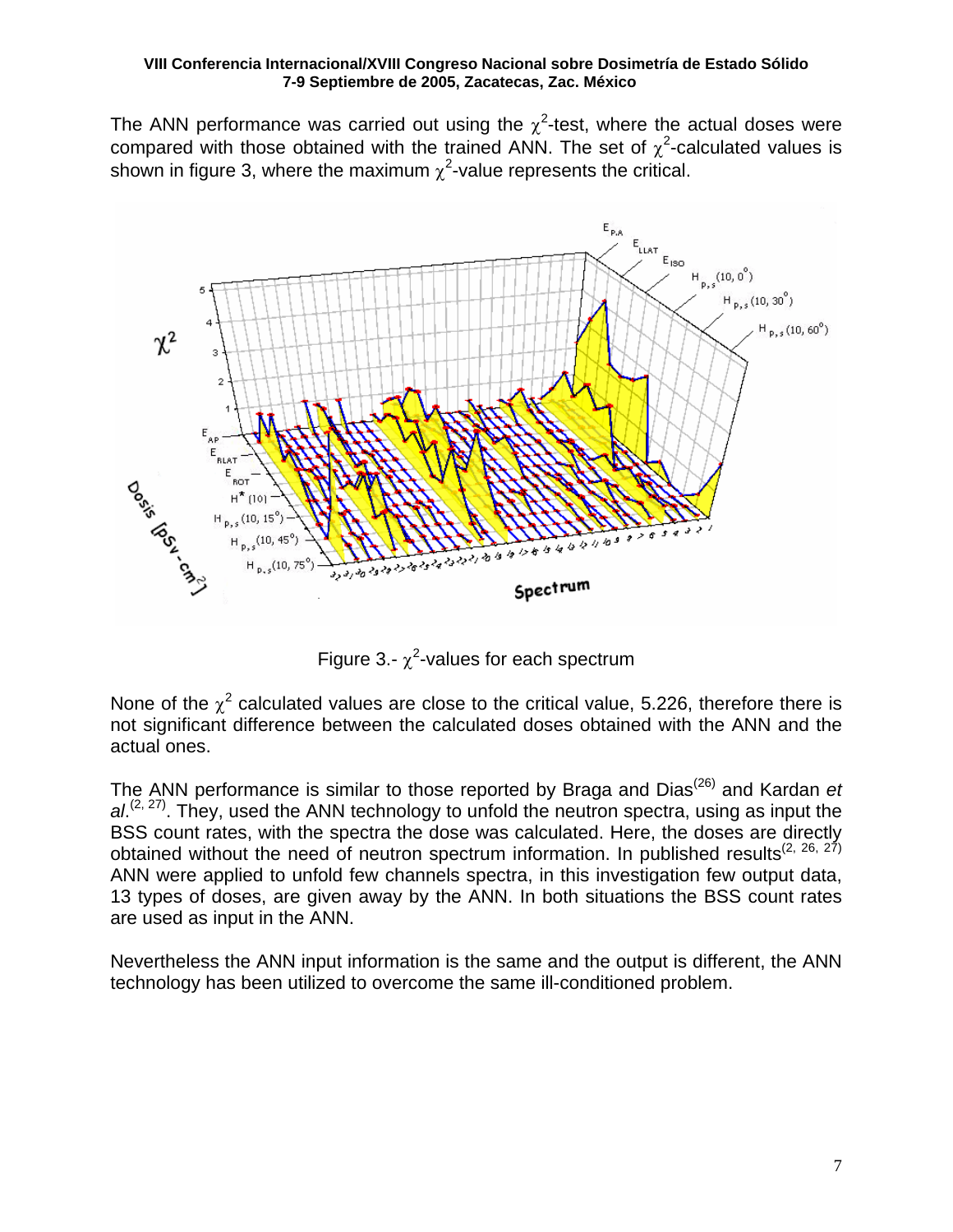# **CONCLUSIONS**

Artificial neural networks technology has been successfully utilized to calculated 13 types of neutron doses directly from Bonner spheres spectrometer count rates.

A total of 187 neutron spectra were utilized, 17% were randomly selected to test the ANN and 83% of the spectra were used to train an ANN. The spectra were processed to obtain the BSS count rates and the doses, this information was respectively used as input and output during the training.

An 9-layer feed-forward ANN, 7:9:11:30:70:100:60:40:13, with back propagation and variable learning rate was trained and tested using MATLAB<sup>®</sup>.

The trained ANN was tested with 31 sets of BSS count rates. The performance was done by comparing the actual doses with those obtained with the ANN. With this comparison no significant differences were observed.

The use of ANN technology, using only the count rates measured with the Bonner sphere spectrometer, is an alternative procedure in neutron spectrometry. Once the network has been trained neutron doses are obtained without the need of neutron unfolding, overcoming the difficulties associated with the solution of such ill-conditioned problem.

# **ACKNOWLEDGEMENTS**

This work was partially supported by CONACyT (Mexico) under contract SEP-2004- C01-46893.

# **REFERENCES**

- 1. Poston, J.W. *External dosimetry and personal monitoring*. Health Phys. **88**, 289- 296. (2005).
- 2. Kardan, M.R., Koohi-Fayegh, R., Setayeshi, S. and Ghiassi-Nejad. M. 2004. *Fast neutron spectra determination by threshold activation detectors using neural networks*. Radiat. Measurem. **38**, 185-191 (2004).
- 3. Fehrenbacher, G., Schutz, R., Hahn, K., Sprunck, M., Cordes, E., Biersack, J.P. and Wahl, W. *Proposal of a new method for neutron dosimetry based on information obtained by application of artificial neural networks*. Radiat. Prot. Dosim **83**, 293-301 (1999).
- 4. Piesch, E. and Burgkhardt, B. *Albedo dosimetry system for routine personnel monitoring*. Radiat. Prot. Dosim. **23**, 117-120 (1988).
- 5. Bartlett, D.T., Steele, J.D. and Stubberfield, D.R. *Development of a single element neutron personal dosemeter for thermal, epithermal and fast neutrons*. Nuclear Tracks **12**, 645-648 (1986).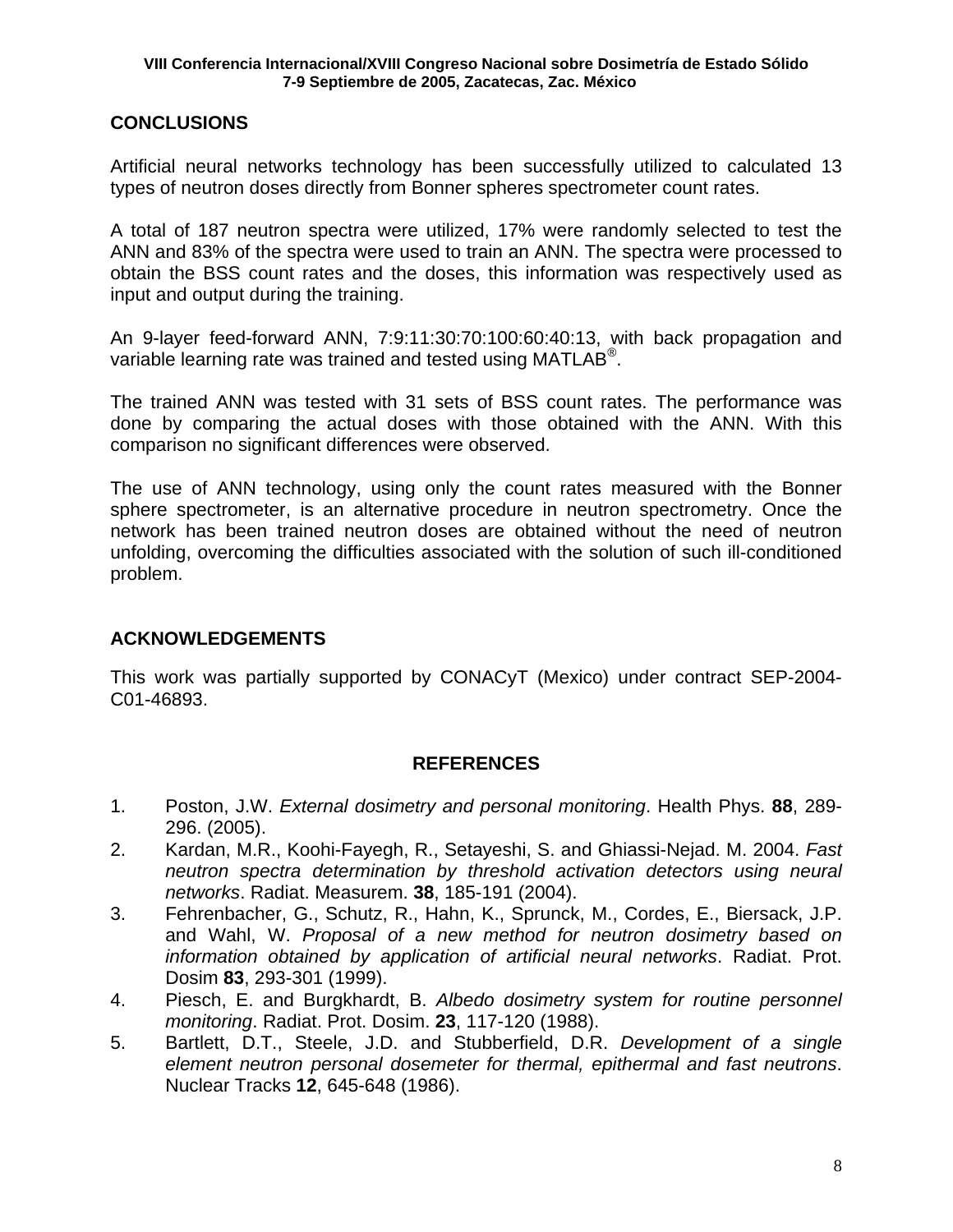- 6. Harvey, J.R., Tanner, R.J., Alberts, W.G., Bartlett, D.T., Piesch, E.K.A. and Schraube, H. *The present status of etched track neutron dosimetry in Europe and the contribution of CENDOS and EURADOS*. Radiat. Prot. Dosim. **70**, 127-132 (1997).
- 7. Alberts, W.G., Dorschel, B. and Siebert, B.R.L. *Methodological studies on the optimization of multi-element dosimeters in neutron fields*. Radiat. Prot. Dosim. **70**, 117-120 (1997).
- 8. ICRU. *Methods for routine monitoring.* International Commission on Radiation Units and Measurements Report 66, J. of the ICRU **1**, 35-52 (2001).
- 9. Cordes, E., Fehrenbacher, G., Schutz, R., Sprunck, M., Hahn, K., Hofmann, R., Biersack, J.P. and Wahl, W. *An approach to unfold the response of a multielement system using an artificial neural network*. IEEE Trans. Nucl. Sci. **45**, 1464-1469 (1998)
- 10. Barquero, R., Méndez, R., Iñiguez, M.P., Vega-Carrillo, H.R., and Voytchev, M. *Thermoluminescence measurements of neutron dose a medical linac*. Radiat. Prot. Dosim. **101**, 493-496 (2002).
- 11. Barquero, R., Méndez, R., Vega-Carrillo, H.R., Iñiguez, M.P. and Edwards, T.M. *Neutron spectra and dosimetric features around an 18 MV linac accelerator*. Health Phys. **88**, 48-58 (2005).
- 12. Vega-Carrillo, H.R. *TLD pairs, as thermal neutron detector, in neutron multisphere spectrometry*. Radiat. Measurem. **35**, 251-254 (2002).
- 13. Vega-Carrillo, H.R., Manzanares-Acuña, E., Hernández-Davila, V.M. and Mercado-Sanchez, G.A. *Response matrix of a multisphere neutron spectrometer with an <sup>3</sup> He proportional counter*. Rev. Mex. Fis. **51**, 47-52 (2005).
- 14. Hsu, H.H., Alvar, K.R. and Vasilik, D.G. *A new Bonner-sphere set for high energy neutron measurements: Monte Carlo simulation*. IEEE Trans. Nucl. Sci. **41**, 938- 940 (1994).
- 15. Sannikov, A.V., Mares, V. and Schraube, H. *High energy response functions of Bonner spectrometers*. Radiat. Prot. Dosim. **70**, 291-294 (1997).
- 16. Aroua, A., Grecescu, M., Pretre, S.and Valley, J.-F. *Improved neutron spectrometer based on Bonner spheres*. Radiat. Prot. Dosim. **70**, 285-289 (1997).
- 17. Vega-Carrillo, H.R., Manzanares-Acuña, E., Becerra-Ferreiro, A.M. and Carrillo-Núñez, A. *Neutron and gamma-ray spectra of 239PuBe and 241AmBe*. Appl. Radiat. Isot. **57**, 167-170 (2002).
- 18. Lindemann, L., Zech, G. *Unfolding by weighting Monte Carlo events*. Nucl. Instrum. Meth. Phys. Res A. **354**, 516-521 (1995).
- 19. Routti, J.T. and Sandberg, J.V. *General purpose unfolding program LOUHI78 with linear and non-linear regularizations*. Comp. Phys. Comm. **21**, 119-144 (1980).
- 20 ICRU. *Neutron field characterization*. International Commission on Radiation Units and Measurements Report 66, J. of the ICRU **1**, 27-33. 246 (2001).
- 21. Vega-Carrillo, H.R. and Iñiguez, M.P. *Catalogue to select the initial guess spectrum during unfolding*. Nucl. Instrum. Meth. Phys. Res. A. **476**, 270-272 (2002).